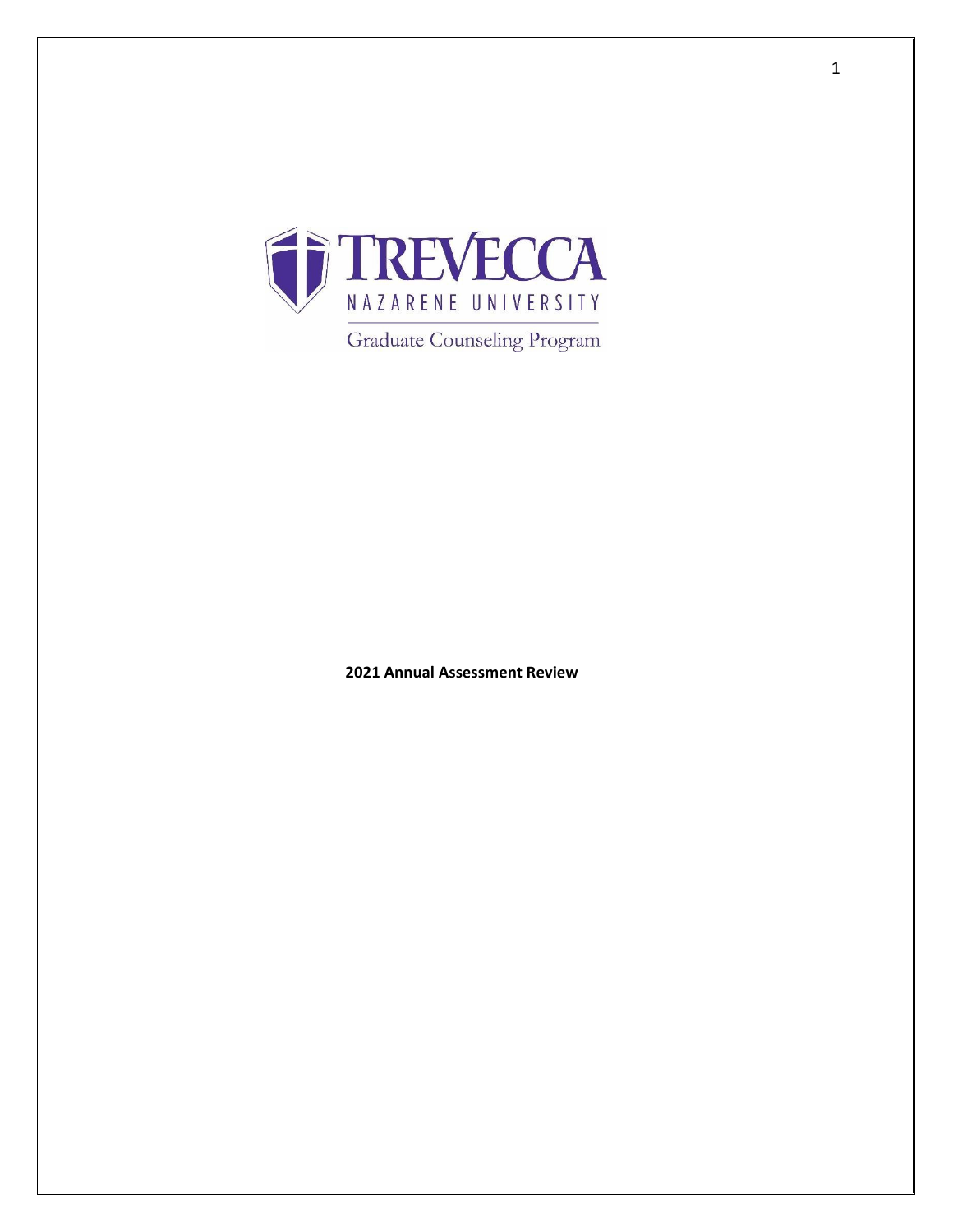## **2021 Annual Assessment Review**

Clinical Mental Health Counseling (CMHC) Marriage and Family Counseling/Therapy (MFC/T) Clinical Counseling, Teaching and Supervision (CES PhD)

A comprehensive systematic assessment of the CMHC, MFC/T, and CES (doctoral) programs was conducted for review of the 2021 calendar year. Assessment areas included Admissions, Knowledge/Learning Outcomes, Personal and Professional Fit for Counseling, and Skills/Practices. Data sources include admission interview ratings, candidacy assessments, student learning outcomes based on coursework, national and comprehensive exams, evaluations of counseling videos, and internship evaluations. The annual assessment process utilized the 2016 CACREP student learning outcomes for the first time.

*Areas of strength* for the master's programs include the admission of high-quality candidates at the master's level. Admission ratings were higher compared to previous years. With regard to knowledge/learning outcomes, students excelled. Doctoral students showed strong counseling practicum dispositions and skills.

*Areas of growth* for the CMHC, MFC/T, and CES program(s) emerged in less favorable scores in research-specific learning outcomes, yet most benchmarks were still met.

The annual assessment review examines multiple data points throughout the program to develop a plan for future recommendations. The review also focuses on changes made during the 2021 calendar year per the evaluation of the 2020 report. This report will focus on program changes and future recommendations from the 2021 data to be implemented in 2022.

# **Master's Program Changes and Progress Made from the 2020 report – summary only**

- All applicants submit a writing sample prior to being scheduled for an interview; the prompt is considered as part of the completed application.
- Syllabi templates were created including format, use of CACREP standards, rubrics, etc.
- Tevera, which is a practicum/internship placement, and assessment software package was evaluated. The software was chosen to better streamline the assessment process, practicum/internship site placement process, as well as practicum/internship evaluation, time tracking, etc. process. Training began fall of 2020. Implementation began January 1, 2021.
- A student dispositions measure was added to Tevera to be used as self and faculty assessment of professionalism.

## **Future Recommendations (Master's)**

All future recommendations were developed as informed by the data collected throughout 2021.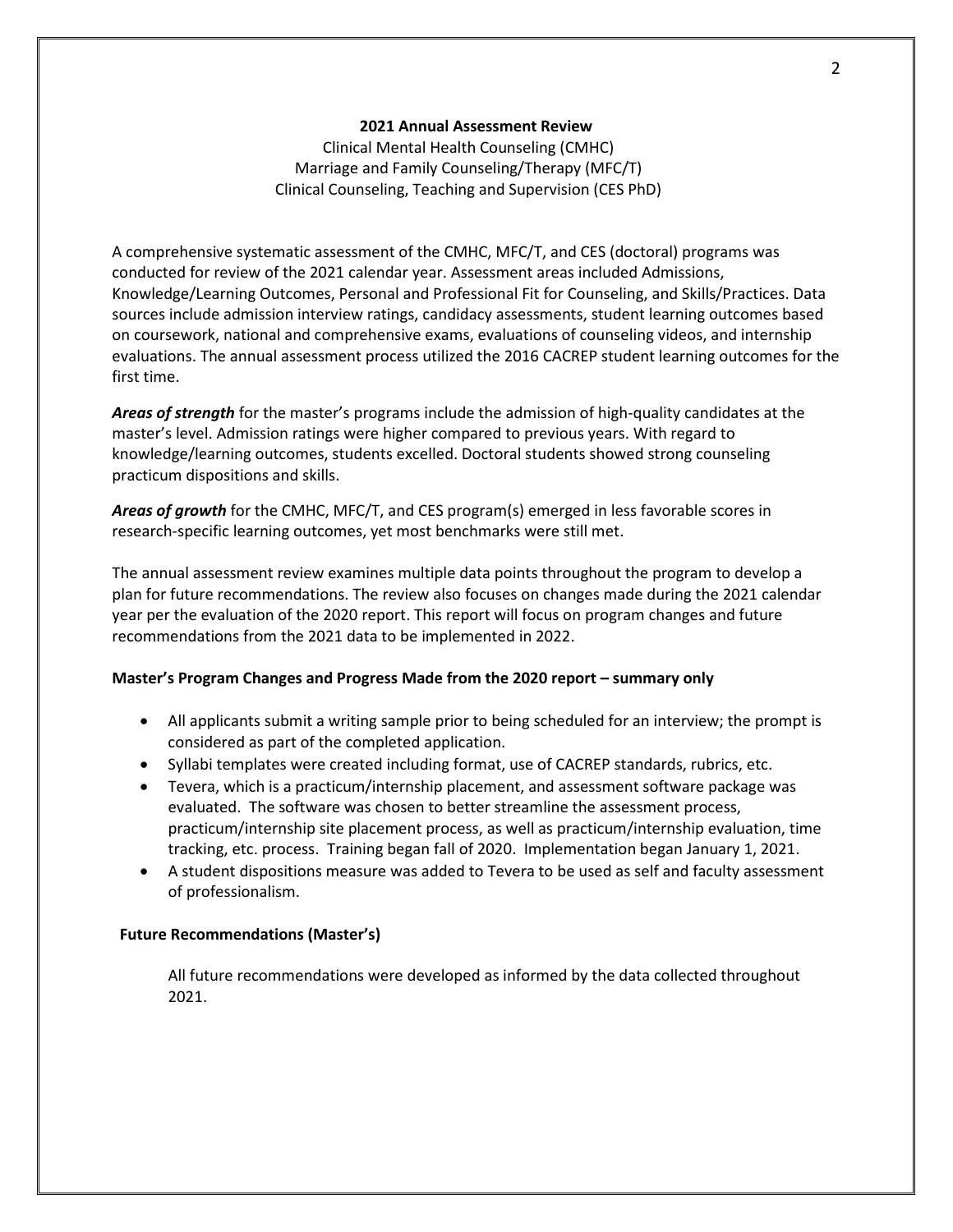- The required writing sample results provide evidence for a need for improvement, perhaps with the initial prompt, as well as more focus on writing improvement earlier in the program
- Update annual surveys to supervisor, employers, and alumni. Be able to distinguish between CMHC and MFC/T (related to DSM diagnosis)
- May explore separating site supervisor and employer survey data separately for CMHC and MFC/T
- Ideas for the use of the student dispositions inventory will be examined to help reduce student remediation

# **Doctoral Program Changes and Progress Made from the 2020 report – summary only**

- Partially developed methods to increase employer, site, and alumni survey response rates
- Working to determine best practices for an online option for PhD; to be implemented Fall 2022.
- Continued to develop new methods to encourage doctoral student scholarly research, conference presentation, publications, etc. (i.e. More faculty submit at least one proposal with students a year)
- Tevera, which is a practicum/internship placement, and assessment software package was evaluated. The software was chosen to better streamline the assessment process, practicum/internship site placement process, as well as practicum/internship evaluation, time tracking, etc. process. Training began fall of 2020. Implementation began January 1, 2021.

# **Future Recommendations (PhD)**

All future recommendations were developed as informed by the data collected throughout 2021.

- An online option will start in the fall of 2022. The program will submit the required paperwork to the accrediting body to seek accreditation for the program. The program will have one cohort – two different delivery methods
- Research and academic writing-related ratings can continue to improve. Enhanced focus will be placed on improving a) student self-editing skills, b) student self-assessment of the state of the dissertation document, c) and increased student research self-efficacy sooner in the program
- Ideas for the use of the student dispositions inventory will be examined to help reduce student remediation

## **Student Admissions**

# **Admission Ratings**

Of the students that started the program in 2021, mean scores were high on all interview responses, with relatively low variability between items. Item scores (excluding Writing Sample) ranged from a low of 4.64 (*demonstrates adaptability ad flexibility in life and circumstance* and *demonstrates higher order thinking ability*) to a high of 4.73 (*expresses relevant career goals*). 40% had perfect scores of five (excellent) on every item; this is somewhat lower than the 55.8% from 2019; for 2018, 42.5% reported for 2017, and slightly higher than 37.5%, 31%, and 35% reported in 2020, 2016, and 2015 respectively. The overall mean of all items for these students was 4.67 (*SD* = .40), The mean overall score for 2021 (*M*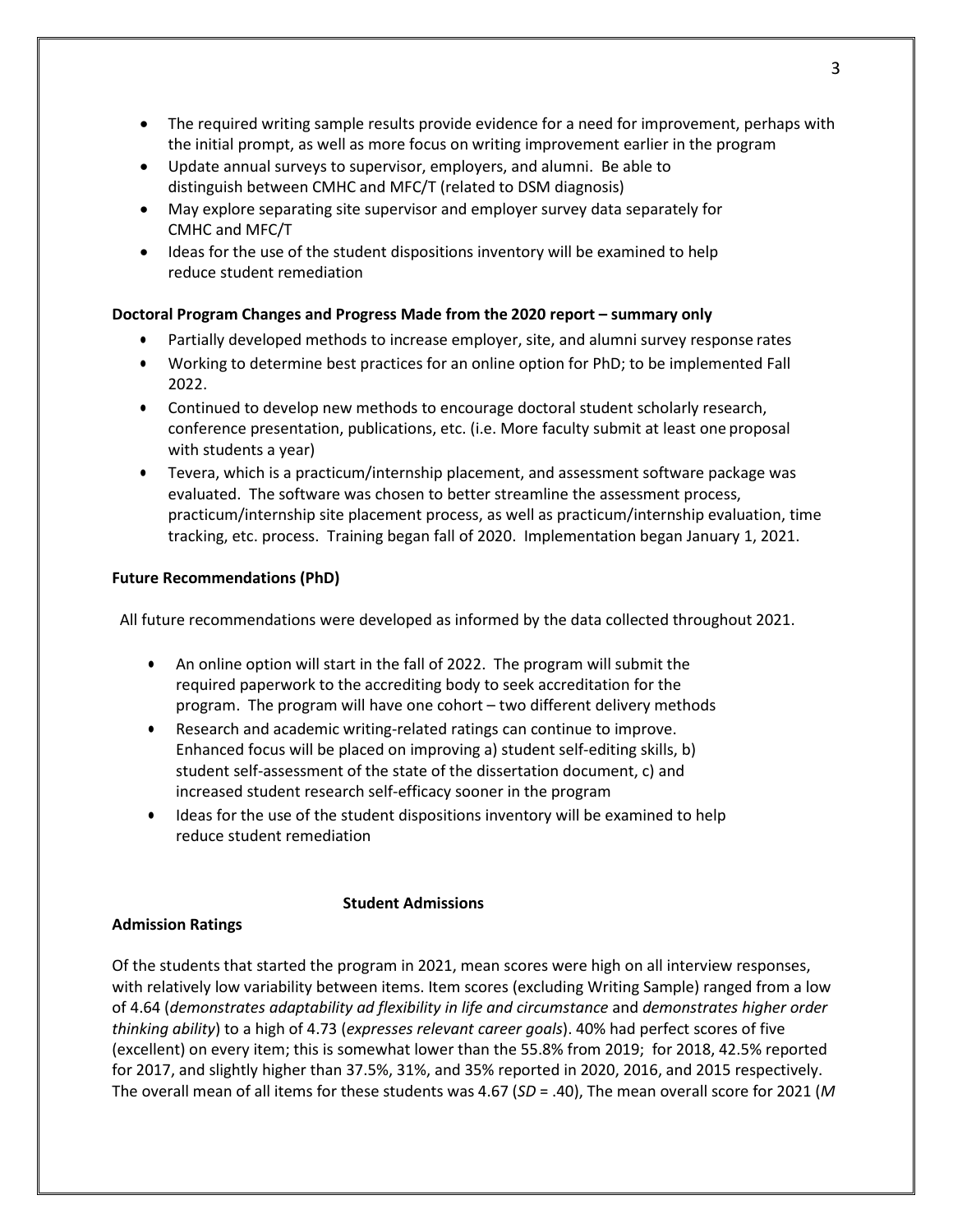= 4.67; *SD* = .40) is similar to reported means of 4.68 (*SD*=.50) in 2020, 4.75 (*SD* = .48) in 2019, 4.78 (*SD* = .29) in 2018, 4.77 (*SD* = .36) in 2017, and 4.73 reported in 2016.

Students were assessed on a writing sample a part of the admission process. Scores ranged from 3.0 to 5.0 (*M* = 3.66; *Mode* = 4.00; *SD* = .48). When included in the students' overall mean score on all admission criteria, the Writing Sample item resulted in a mean score of 4.56 (*SD = .*37).

Anecdotally, we continue to observe overall improvement in candidate quality over the past five years compared to years prior, although this may be leveling off in the past year or so. Although the lack of improved scores does not reflect this, during this time we have sought to better differentiate between interviewees. Focusing on the differences between the exemplary candidate (on one end) and the unqualified candidate (on the other), we continue to do a better job distinguishing between the qualifications of more and less qualified applicants.

**Strength Areas:** During the interview process, students were strong in areas related to *career Goals* (*M* = 4.73) and *motivation for entering the field* (*M* = 4.72).

**Growth Areas:** During the interview process, students were minimally weaker in areas related to *the writing sample* (*M* = 3.66).

## **Admission Decisions**

Unconditional acceptance was granted to 88.6% of the applicants. In comparison, the rate of unconditional acceptance was 52.3% in 2020, 77.9% in 2019, 74.1% in 2018, 87.8% in 2017, and 63.5% in 2016. Students about whom we have general academic concerns (based on GRE, MAT, and/or undergraduate GPA), writing concerns (based on a writing assessment), or both academic/ writing concerns, are accepted on a conditional basis. Only eight students (11.4%) were admitted conditionally based on academic concerns in 2021. An unusually large number of students who started the program in 2020 were accepted "conditionally" (*n* = 42, or 47.7%) into the CMHC or MFC/T programs. The only factor tracked requiring conditional admission status was the inability for applicants to complete either the MAT or the GRE exams due to testing centers closing because of COVID-19.

**Strength Areas:** Overall, we rated unconditionally accepted students highest on interview ratings (M = 4.74). Students admitted conditionally scored slightly lower on the assessment portion of the applicant interview (M = 4.62). One applicant with both academic and writing concerns was an outlier with a score of 4.88.

## **Knowledge / Learning Outcomes**

# **Summary of Student Learning Outcomes (SLO) Results**

The TNU Graduate Counseling Programs began using Tevera to collect assessment data and track student practicum and internship activities. The 2016 CACREP standards were assigned to the respective courses where each would be covered, and a master course map was used as in previous years to document where each standard would be located in the curriculum. All of the 2016 CACREP Core and Specialty standards were included in course specific evaluation rubrics and the data were collected using forms in Tevera. In reviewing the aggregated data from Tevera, a total of 4,361 ratings were given on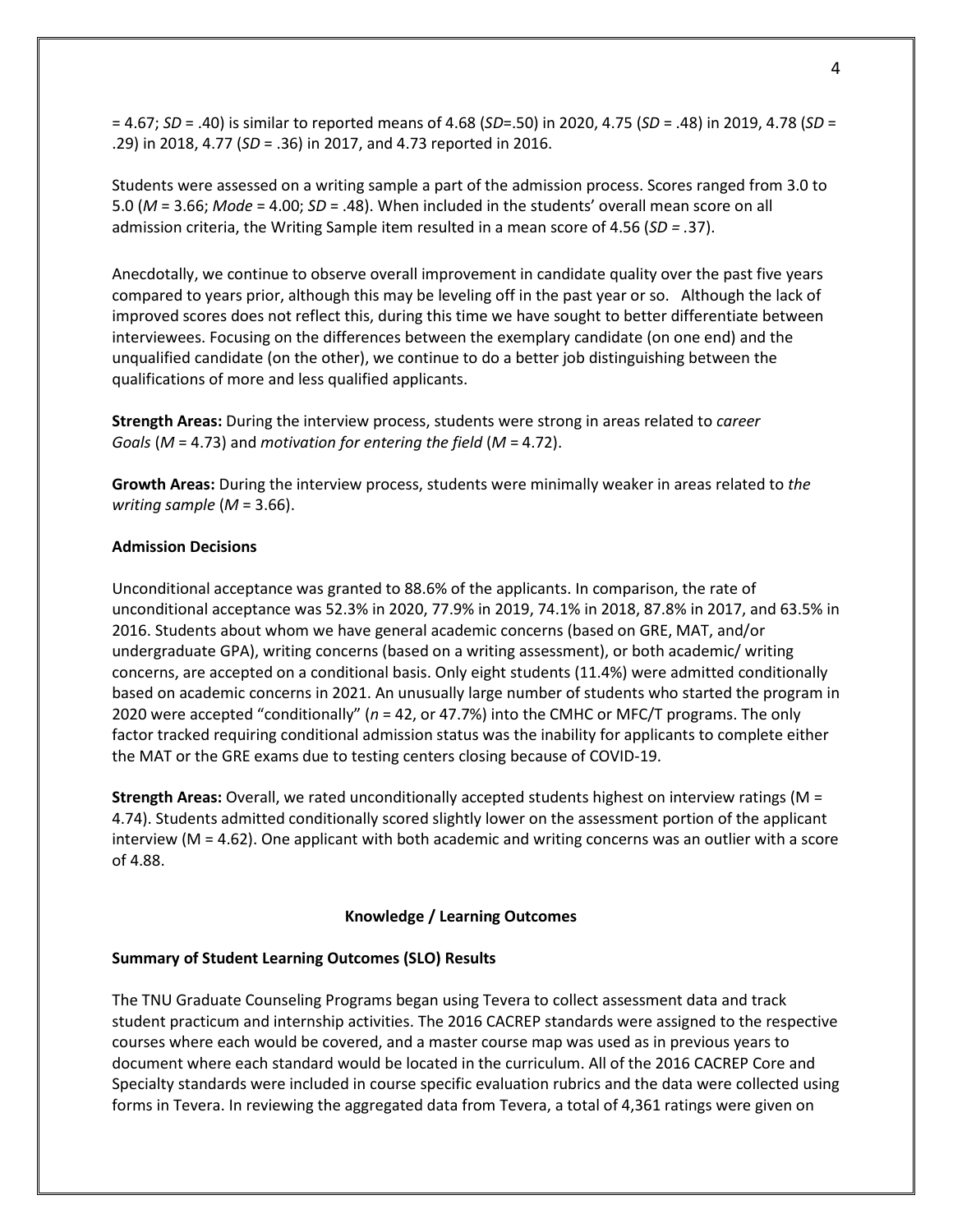the 2016 CACREP Section 2.F standards across the eight common core areas representing foundational knowledge expected of all graduate counseling students.

For the common core standards, 97.73% of the ratings assigned were either *meets expectations* or *exceeds expectations* (*N* = 4,262). The aggregate mean scores for all ratings assigned was 2.82 (*SD* = .25). The five ratings of *Did Not Meet* were all given to a student in a single course.

Instructors in every master's level course assess students on multiple standards. The minimum benchmark for all course standards (i.e., meeting expectations) is a score of 2.2 out of 3.0. A score of 2.55 or greater, which represents 85% of the highest possible score, represents the ideal benchmark (i.e., *exceeds expectations*).

**Strength Areas:** Only 2.16% of the ratings were *Below Expectations.* Trevecca students continue to receive ratings almost exclusively at *Meets* or *Exceeds Expectations,* which is consistent with data collected on 2009 CACREP standards since 2013.

**Growth Areas:** The lowest scores were almost exclusively found in *Research and Program Evaluation.* Though, the CPCE scores over the last two years have improved for students in this area.

### **Specialty Area Standards**

For 2021, 9.30% of ratings assigned from the 2016 CACREP Specialty Standards were rated as either *Meets* or *Exceeds Expectations* (see Table 6). No mean scores were observed below 2.58 for any standard assessed for 2021. The overall mean rating for MFT/C students was slightly higher (*M* = 2.95) than the mean for CHMC students (*M* = 2.91). The overwhelming majority of students exceeded expectations on nearly all standards assessed (93.96%).

**Strength Areas:** Combined, the specialty area standards at 93.96%, students scored higher than with the core standards. The CMHC and MFC/T specialty courses, based on the scores from the course rubrics, are an overall areas of strength for the program.

**Growth Areas:** With regard to CMHC and MFC/T Specialty, minimal ratings were under the benchmark, of which the content was research focused. Likely, the overall rating may be connected to assignments that focus on writing specifically.

#### **Comprehensive Exam Scores (CPCE)**

Trevecca overall scores in 2021 were significantly higher than national scores in fall but lower that national scores in the spring, and summer semesters. In the spring, Trevecca scores were highest in two out of eight areas (Helping Relationships and Assessment). In the summer, Trevecca scores were higher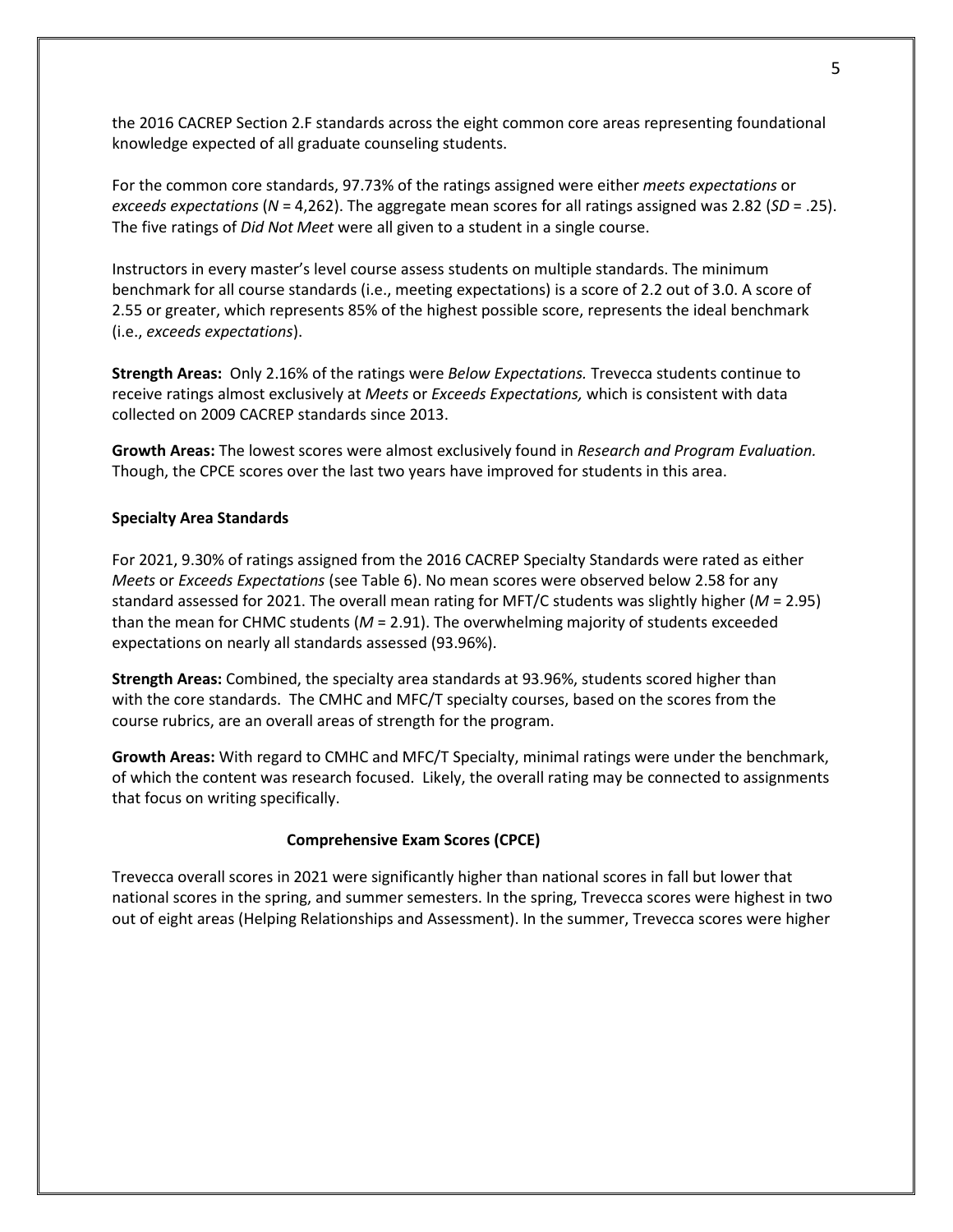in five of the eight areas (all except Human Growth & Development, Social & Cultural Diversity, and Assessment).

**Strength Areas:** Notably, Trevecca total scores were nearly 3% above the national average and our 2020 score of 83.4 and were highest in all areas in the fall.

**Growth Areas:** None of the content areas show major deficits in comparison to national averages. On average for 2021, the lowest scores were noted in Human Growth and Development and Assessment.

### **Assessment of Skills/Practice**

## **Evaluation of Counseling and Therapy Videos (Skills Assessment)**

The data collected was slightly different in 2021 than in previous years, though the majority of the data was the same. In 2019, the overall mean rating of 7.02 was virtually identical to 2018's rating of 7.04. However, variability of scores increased with a standard deviation of .90. In 2019, Acceptance was rated highest followed by Questions and Warmth (see Table 4), while Advanced Reflection and Confrontation were rated the lowest.

**Strength Areas:** Overall, students performed above 96% of the benchmark in all areas. Faculty and site supervisors rate students highly on most areas.

**Growth Areas:** The lowest ratings for students in the MMFC/T program were *Multicultural Competence* (*M* = 4.30), *Advance Reflection-Meaning* (*M* = 4.39)*,* and *Record Keeping & Task Completion* (*M* = 4.40). CMHC tend to perform better in record keeping than MFC/T students.

#### **Personal and Professional Fit for Counseling**

#### **Candidacy**

The candidacy process involves assessment of (1) student academic progress and advancement toward completion of degree requirements, (2) knowledge of self (insight/awareness of assumptions, personal values, and biases that may affect beliefs about and interactions with others), (3) career motivation and aptitude (strengths/growth areas), (4) appropriateness of future career plans, and (5) progress toward securing a practicum/internship site. Students must complete a four-page candidacy paper addressing the last four areas. A candidacy form is used to rate students in these areas, and each student receives a decision from core faculty.

All future recommendations were developed as informed by the data collected throughout 2021.

#### **Internship Evaluation**

Beginning in 2021 with the adoption of Tevera, the third semester Internship evaluation changed to the use of part of the CCS-R (10 of the 23 items). Students were rated on items assessing disposition and behavior at the end of their third and final Internship experience.

For students assessed in both the CMHC and the MMFC/T programs during the 2021 academic year, 79.9% ratings were assigned a rating of Exceeds Expectations, 17.9% were rated as Meets Expectations. Eight ratings of Near Expectations were assigned. No ratings were assigned in the Below Expectations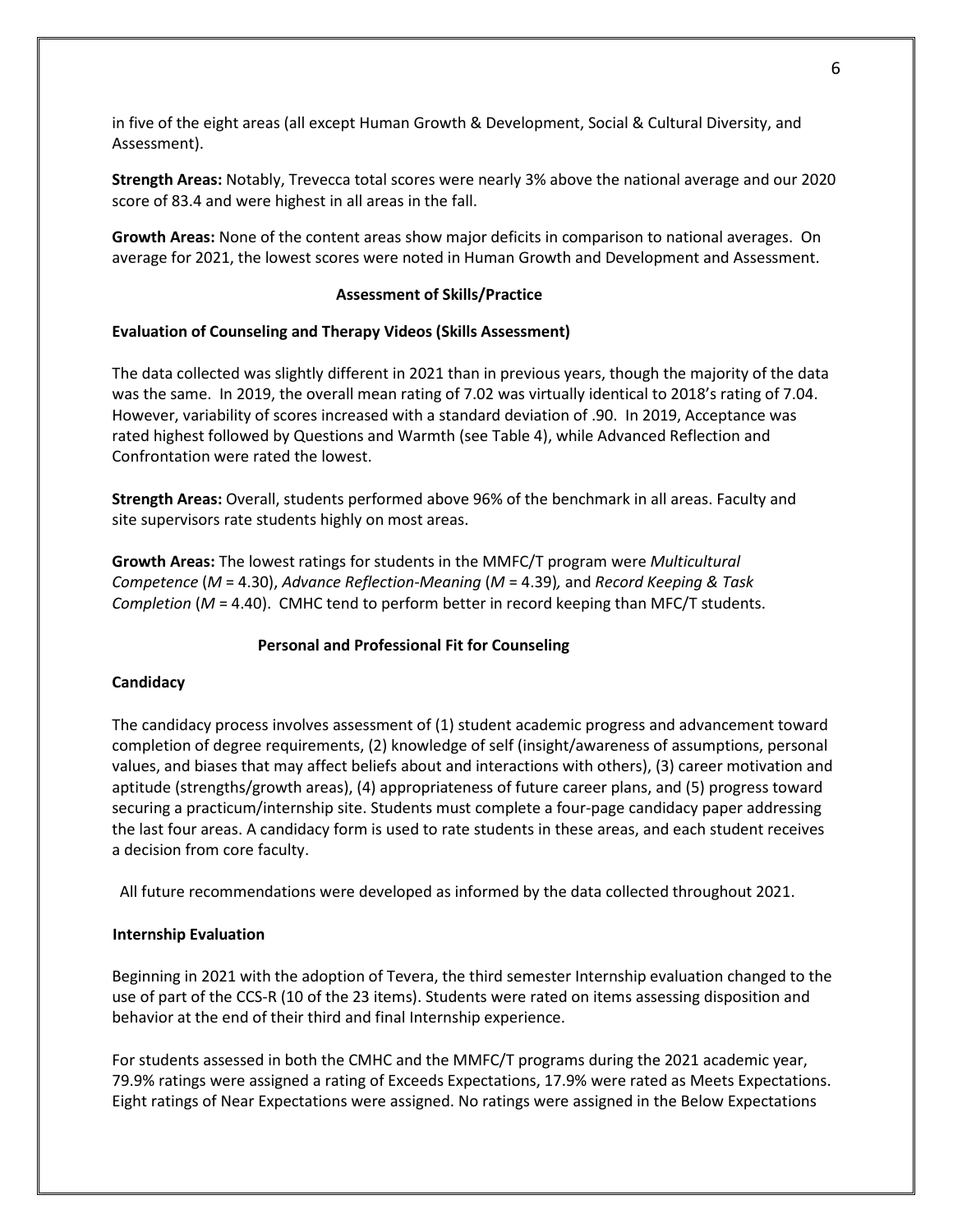category. Students seemed to excel in Openness to Feedback (M = 4.88) and in Congruence & Genuineness (M = 4.86) and Emotional Stability & Self-Control (M = 4.86). The lowest ratings observed were Multicultural Competence (M = 4.57) and Record Keeping & Task Completion (M = 4.63). These areas are assessed using an 8-point scale.

## **Strength Areas:**

Of the 62 students with completed evaluations, 79.9% exceeded expectations (or demonstrated competencies) with scores of 7 or higher.

**Growth Areas:** The ratings indicated the lowest scores aligned with *record keeping & task completion*. Of note, the overall scores still exceed expectations.

### **Survey Information**

#### **Site Supervisor and Employer Survey Information (Master's)**

Item scores ranged from 3.58 to 4.43. The average student rating was 4.18 out of 5 compared to 4.13 in 2020.

All ratings from supervisors for the current year improved from ratings provided in 2020. In 2021, the highest rated areas were *My supervisee is prepared to work with supervisors, other counselors, and clients* (M = 4.43), *My supervise understands their strengths and limitations* (*M* = 4.43). Other strengths included *Applying ethical standards* (*M* = 4.39) and *Maintaining appropriate professional boundaries in counseling* (*M* = 4.39). Areas of growth based on 2021 data include *Using the DSM to make accurate diagnoses* (*M* = 3.58) and *Conducting and understanding assessments* and *Understands research methods, assessment standards, and program evaluation*, each with mean scores of 4.00.

#### **Employer Evaluations of Graduates (Master's)**

Employer evaluations of master's level graduates was a new reporting area for 2018. Seven students were rated by employers in 2021, and most ratings (90% - 100% of scores) were 4s and 5s (on a scale from 1 to 5). The lowest average score was for, "*My supervisee can use the current DSM to make accurate diagnoses*" (*M* = 4.00). Results are presented in Table 13. Students' ratings provided by employers were higher (*M* = 4.52; *SD* = .62) compared to ratings provided by supervisors to students still enrolled in their respective programs ( $M = 4.18$ ;  $SD = .79$ ) rated on the same areas.

#### **Program Evaluation/Exit Information/Alumni (Master's)**

The students are given an exit survey near the end of the program when taking the specialty comprehensive exam. Overall, students rate the program above a *M* = 4.2 except for satisfaction with advising.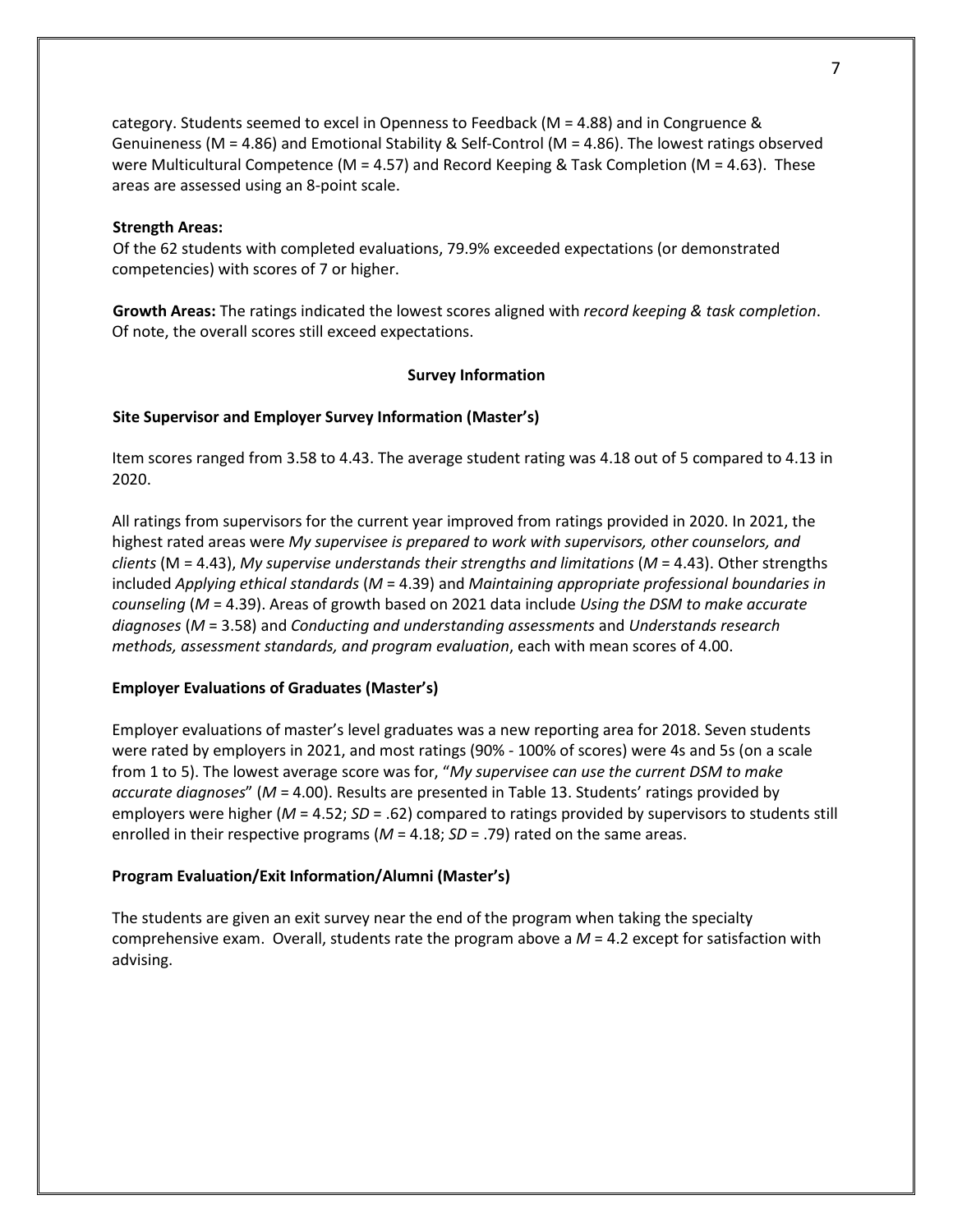**Strength Areas:** Students rated the *registration process* the highest with a *M* = 4.8 for the year. Also, *preparation for professional work* was *M* = 4.4 for the year.

**Growth Areas:** Students rated satisfaction with *academic advising* at *M* = 4.2. On employer and site supervisor evaluations, though all scores met or exceeded expectations, ratings of the student or alumni's ability to *make current DSM diagnoses* was somewhat lower.

# **Doctoral Program in Counselor Education and Supervision (Ph.D.)**

# **Student Admissions**

Of the doctoral students who were admitted and accepted admission in 2021, their mean interview ratings were acceptable (*M* = 3.00) for research experience to excellent (M= 4.75) in multiple areas including clear career goals and commitment to the field. The mean of all items for the admitted students were slightly lower than those for the 2020 cohort (*M*= 4.19).

**Strength Areas:** During the interview, students rated high in *shows an appropriate commitment to the field of counselor education and supervision* (*M =* 4.75) and *demonstrates adaptability and flexibility in life and circumstances (*M*=4.75).*

**Growth Areas:** During the interview, students rated lower in *Has research experience* (*M =*  3.00) and *has leadership experience* (*M =* 4.00).

# **Personal and Professional Dispositions**

# **Doctoral Candidacy**

Candidacy in the doctoral program involves an annual team assessment by all doctoral faculty members. The current cumulative GPA, number of courses with Cs or lower, student concern forms, writing assessment, and progression toward completion of dissertation is used as means of assessment. Based on these criteria, students may be (1) approved for continuance in the program, (2) continuance with remediation for (a) behavioral issues or (b) academic issues, or (c) writing issues, or (3) denied continuance. Students receive notice of these decisions by email.

The continuing increase of students in remediation, therefore, is in large part due to several students nearing the time-out phase of the program in which dissertations need to be completed.

**Growth Areas***:* 35.9% of the students were indicated for *timing out concerns,* and *12.8%* had *academic concerns* including of the 35.9% noted above, 3 students beyond limit. Good progress was being made through 2019 and 2020 with helping students finish that had timed out concerns, but the pandemic seemed to slow the progress for students.

# **Doctoral Practicum (Dispositions and Skills)**

During the doctoral practicum within the CSL 7104 Specialized Systemic Family Therapy course, students are evaluated twice by the site supervisor—once at the semester midterm and once at the end of the semester. The students are evaluated across a variety of areas including professional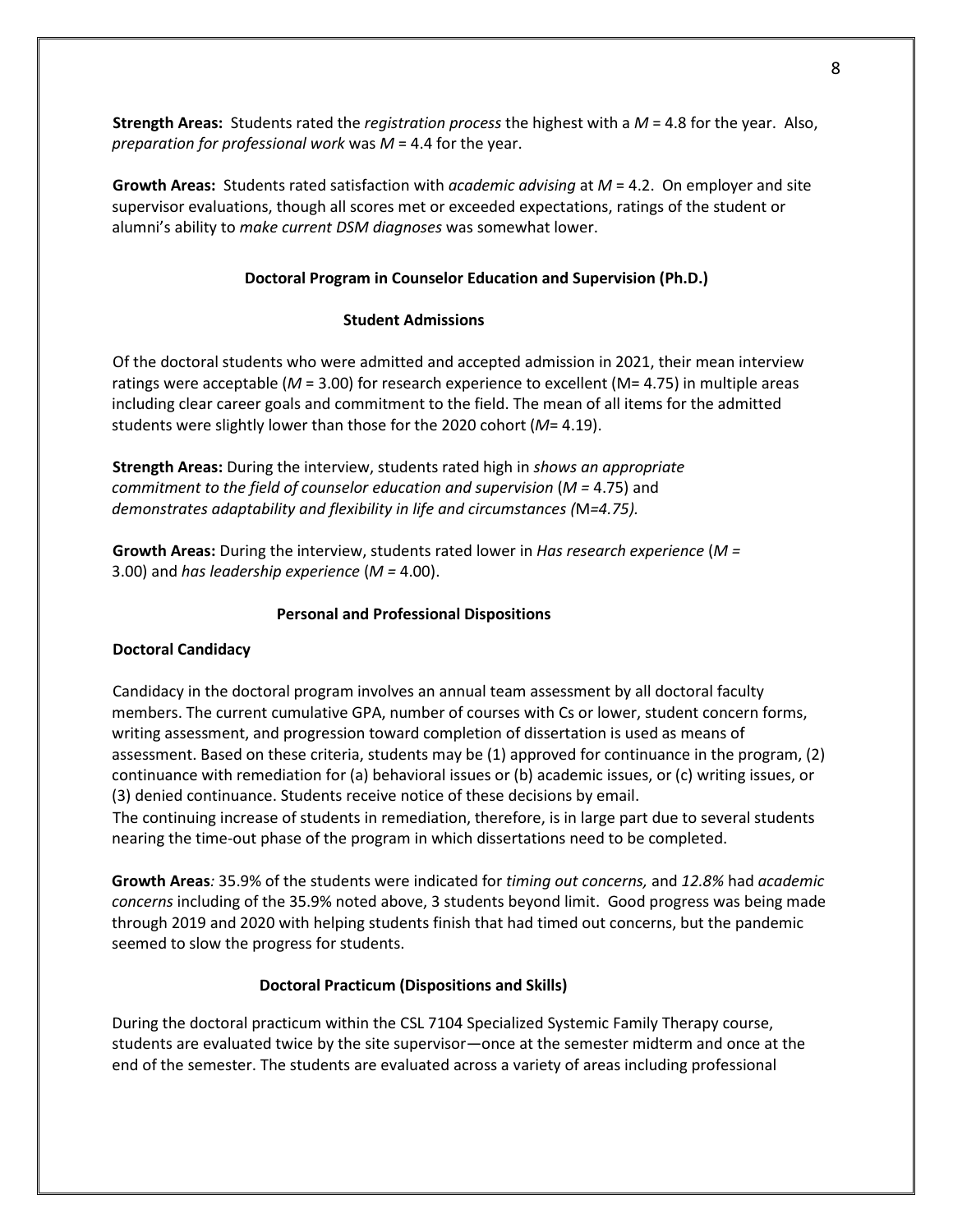dispositions and behaviors, as well as skills and interventions. A new evaluation Likert-type rating was used between 1-4, which is different from previous years.

**Strength Areas:** During doctoral practicum in 2021, a score of less than 4 was given minimally in some areas. Individual student scores were excellent with means ranging from 3.67-4.00. Disposition scores were all at 4 except for 2 areas.

**Growth Areas:** During doctoral practicum, students were weaker regarding *sensitivity to diversity issues, identity and present the root problems of a client,* and *establishes and maintains appropriate boundaries with clients.*

### **Doctoral Internship (Dispositions and Skills)**

In 2021, the rating system changed. Now students receive scores ranging from 1 to 4 (see note above for note about new rating). In 2021, all students rated at midterm and at the end of the internship were given scores of 4 by their supervisors.

#### **Knowledge/Learning**

#### **Summary of Student Learning Outcome (SLO) Results**

In the doctoral CES program, data were collected on 35 of 50 of the doctoral student learning outcomes in 2021. Student ratings in 2021 met or exceeded expectations (73.6%). The greatest growth area continues to be in Research focused areas.

\* A score of 2.55 or greater, which represents 85% of the highest possible score, represents the ideal benchmark (i.e., *Exceeds Expectations*). Table 16 contains standards with mean scores of 2.5 or below.

### **Written Comprehensive Exams**

In 2021, 50% of the students who took the Research, Counseling Cognate, and Supervision & Teaching comprehensive exams passed in the first sitting. The remaining students passed on the second attempt. The Theory exam had a 100% pass rate for the four students who took the exam.

### **Doctoral Graduate/Alumni Survey**

#### **PhD Graduate Survey**

Three graduates responded to the exit survey for 2021. The survey asked graduates to rate their PhD experience at Trevecca in X areas: *Academic advising, program climate, campus support services, instructional effectiveness, practicum/internship experience,* and *learning outcomes.* A final question